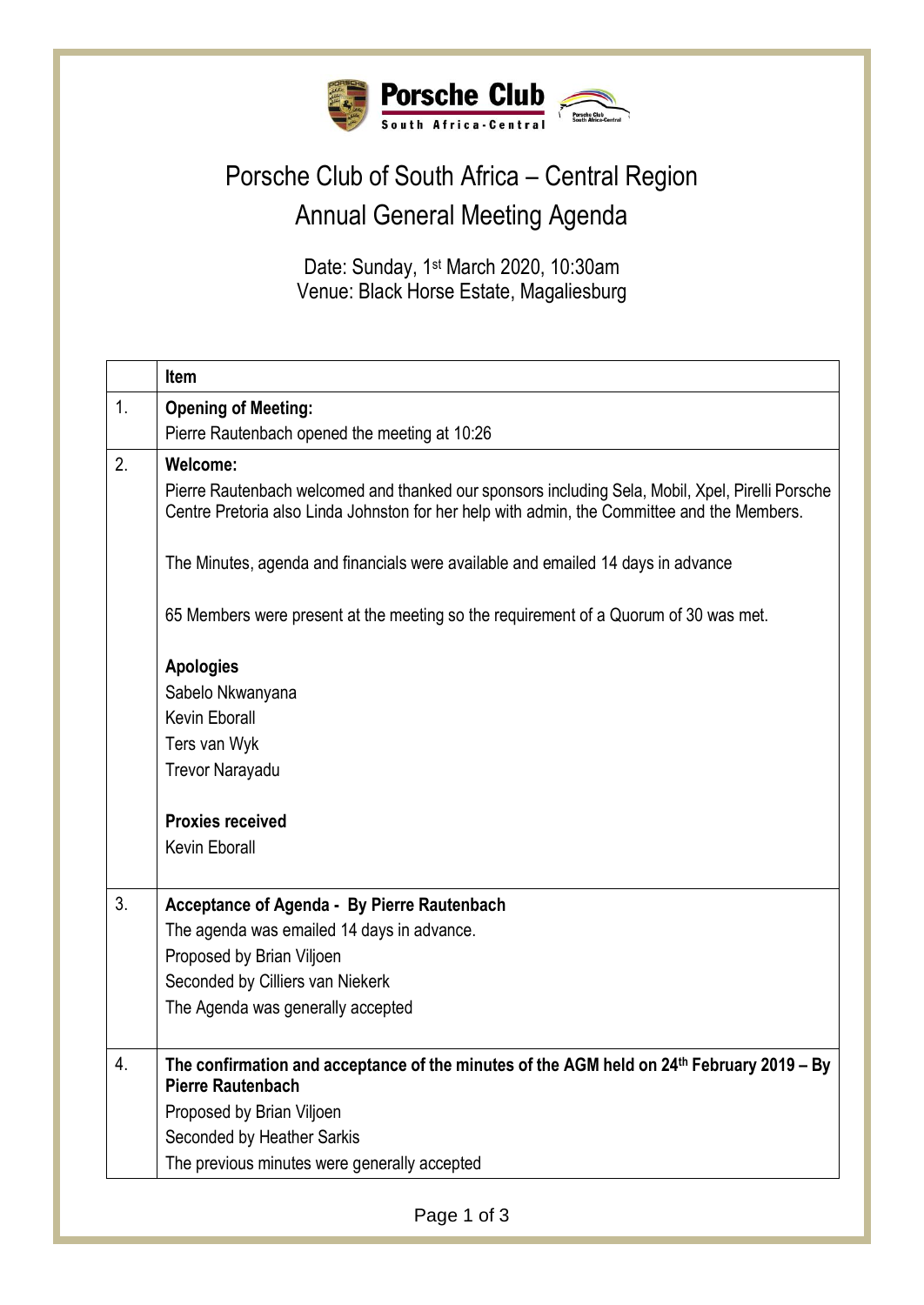|                | Questions re previous minutes                                                                                                                                                                                                                                                                                                                                                                                                                                                                                                                                                                                                                                                                                      |
|----------------|--------------------------------------------------------------------------------------------------------------------------------------------------------------------------------------------------------------------------------------------------------------------------------------------------------------------------------------------------------------------------------------------------------------------------------------------------------------------------------------------------------------------------------------------------------------------------------------------------------------------------------------------------------------------------------------------------------------------|
|                | None                                                                                                                                                                                                                                                                                                                                                                                                                                                                                                                                                                                                                                                                                                               |
| 5.             | President's Report - By Albert Du Bois. A copy is attached<br>Albert discussed the parade,<br>Proposed by Sanjay Nana<br>Seconded by Alan Turnbull<br>The report was generally accepted<br><b>Questions:</b><br>None                                                                                                                                                                                                                                                                                                                                                                                                                                                                                               |
| 6.             | Secretary report - Pierre Rautenbach - A copy is attached                                                                                                                                                                                                                                                                                                                                                                                                                                                                                                                                                                                                                                                          |
|                | Proposed Cilliers van Niekerk<br>Seconded Heather Sarkis<br>The report was generally accepted<br><b>Questions:</b><br>None                                                                                                                                                                                                                                                                                                                                                                                                                                                                                                                                                                                         |
| 7 <sub>1</sub> | Treasurer's Report – Cilliers van Niekerk – A copy is attached<br>Proposed by Albert Du Bois<br>Seconded by Sparky Frankenberg<br>The report was generally accepted<br><b>Questions:</b><br>None                                                                                                                                                                                                                                                                                                                                                                                                                                                                                                                   |
| 8.             | Receive and adopt the audited financial statements - Cilliers van Niekerk<br>Proposed by Albert du Bois<br>Seconded by Sparky Frankenberg<br>The audited financial statements were generally accepted<br><b>Questions:</b><br>None                                                                                                                                                                                                                                                                                                                                                                                                                                                                                 |
| 9.             | <b>Driving Events - Sparky Frankenberg</b><br>Driving events are all full. Track days for the parade are Sparky Frankenberg, Brian Viljoen, Jan<br>Clemens. There are no track events for the year. For racing interest contact Sparky, Brian or Jan                                                                                                                                                                                                                                                                                                                                                                                                                                                               |
| 10.            | Members of distinction – Cilliers van Niekerk<br>The club used to be about racing. The person who won the racing was the winner. Now the club is<br>more of a social club. The club is all about members. There is a new program for the Member of<br>Distinction.<br>There are now 2 Categories<br>Porsche Brand<br>Inspirational achievement (non Porsche club but work in the community)<br>Members need to nominate members (or themselves). This is to recognise members (they can't be<br>members of the committee and the achievement must be in the current year).<br>On the website are nomination forms. Information required includes the nature of the achievement,<br>the alignment with club values. |
|                |                                                                                                                                                                                                                                                                                                                                                                                                                                                                                                                                                                                                                                                                                                                    |